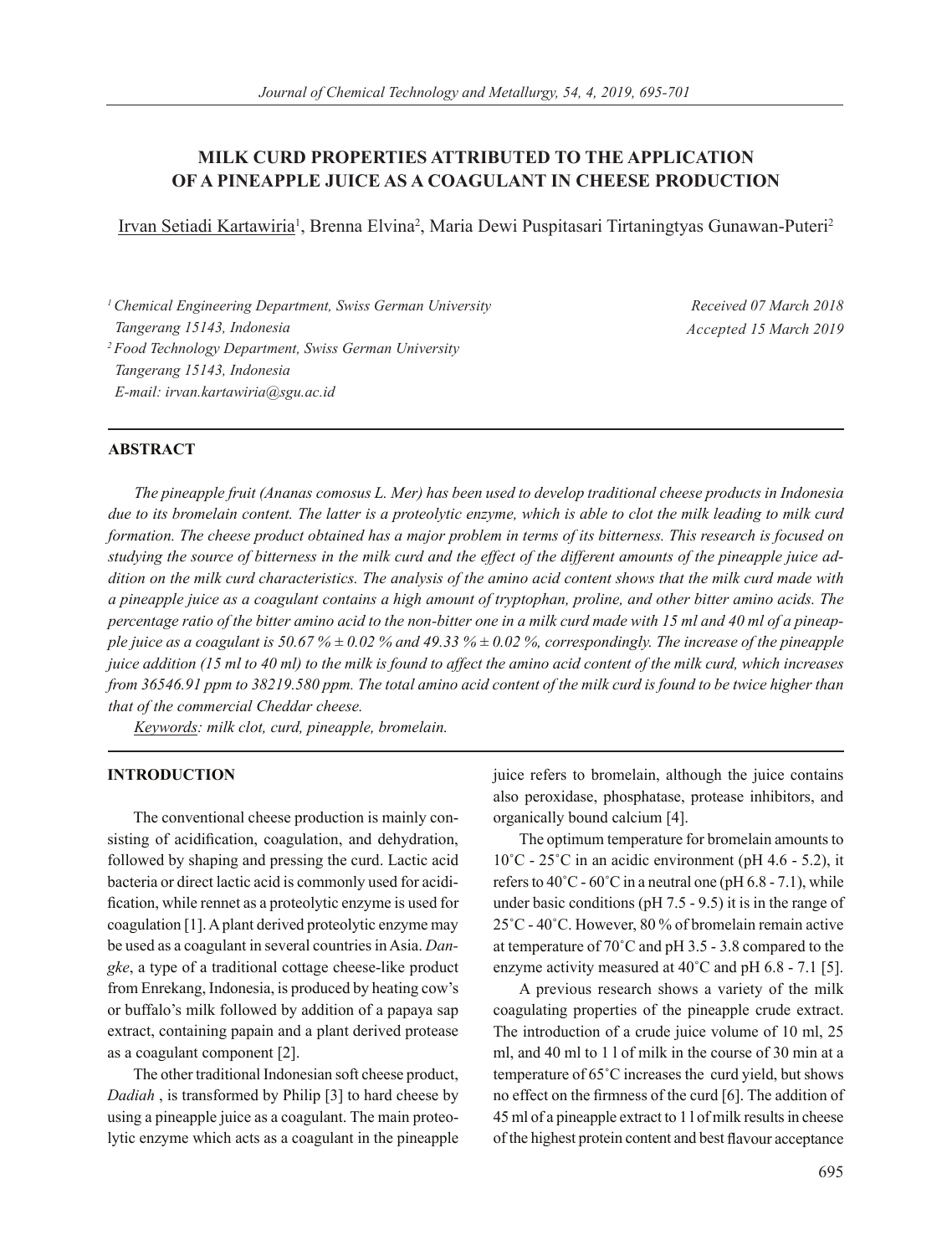[7]. Besides its curding properties, the pineapple extract may contribute to the favourable aroma of the cheese. It is composed of up to 300 different volatile compounds, which can be detected by GC/MS, although only some of them have been reported as key contributors of the pineapple juice aroma. Methyl 2-methyl butanoate and methyl hexanoate [8, 9] are the components determining the pineapple juice aroma. The thermal treatment of the pineapple juice affects the volatile compounds composition which are synthesized from free amino acids and carbohydrates as well as by β-oxidation of fatty acids [10].

In general, cheese products prepared with papain and bromelain as coagulants have a low acceptance mainly because of their flavour. The bitter after taste is well detected during the sensory evaluation [3]. The common approach to solving the biter taste problem is connected with the decrease of the amount of the enzyme used, as the latter usually has a bitter taste. The milk curd formation refers to the gradual breakdown of the milk protein into smaller sized peptides and amino acids leading to cheese of a softer texture and enhanced flavour development [1]. The proteolysis is the most essential biochemical process for flavour and texture formation in hard-type and semi-hard-type cheeses. The residual coagulant enzyme left after the curding process may survive throughout the scalding process and hence affect the cheese flavour in the ripening stage. Bromelain has a proteolytic activity which provides both hydrophilic and hydrophobic amino acids [11]. It is recognized that the bitterness is attributed to the hydrophobicity of the amino acid content as more hydrophobic peptides provide a more intense bitter flavour [12]. Furthermore, the presence of base amino acids in the amino end, the presence of proline and bigger sized peptides are likely to cause also bitterness [13].

This research is focused on studying the source of bitterness in the milk curd upon addition of bromelain in the form of a pineapple juice and the effect of varying the juice addition on the milk curding properties. The amino acid amount based on its hydrophobicity connected with the bitterness observed is quantified. This information is valuable for the development of a more systematic approach to cheese production using a plant derived proteolytic enzyme, especially from pineapple.

### **EXPERIMENTAL**

Pineapple of Honi variety (Sunpride, Indonesia) was used in this research. It was obtained from the local market in Tangerang, Indonesia. The fruits were peeled, sliced, and then macerated using a household blender. Muslin cloth was used for the filtering. The juice obtained was chilled to 5°C prior of use. Its enzymatic activity was measured by the method of Cupp-Enyard [14] modified by Philip [3]. A solution of 250 μl of casein 1 % (Sigma-Aldrich, USA) and 250 μl of a phosphate buffer of a pH value of 7 were mixed in a microtube. Then 125 μl of 50 % crude pineapple juice solution and  $125$  μl of 0.04 mM CaCl, solution were added to the microtube. This step was followed by incubation for 20 min at 37˚C. It was stopped by adding 750 μl of TCA solution. The mixture was centrifuged at 8000 rpm in the course of 10 min at 4˚C (Rotina 35 R, Germany) and the resulting supernatant was transferred to a test tube. The liquid was then mixed with 1000 μl of 0.5 M Na<sub>2</sub>CO<sub>3</sub> and 200 µl of Folin Ciocalteau (1:2) reagent (Sigma-Aldrich, USA). The sample was then transferred to a cuvette and the absorbance was measured at 578 nm by using a spectrophotometer (Genesys 10UV Thermo Electron, USA). The absorbance recorded was converted to activity based on the tyrosine standard curve.

The milk-clotting activity was determined by the procedure described by Arima et al. [15]. A substrate consisting of 10% skimmed milk (Prolac, French) in 0.01  $M$  CaCl<sub>2</sub> was prepared. Then, 2 ml of the substrate were preheated in a test tube for 5 min at 37°C in a water bath, and an enzyme extract of a volume of 0.2 ml was added. The curd formation proceeded at 37°C in a water bath. The test tube was slowly manually rotated from time to time. The end point of the milk clotting was recorded by the clot appearance. The milk-clotting unit was defined as the amount of the enzyme that provided clotting of 2 ml of the substrate within 40 min.

The milk used for its curd properties investigation was obtained from a farmer in Jakarta, Indonesia. The fresh milk of a volume of 500 ml was heated in a water bath until it reached 40˚C. Pineapple juice portions of 15 ml and 40 ml were added while the temperature was maintained at 40˚C. The addition of the coagulant was accompanied by stirring. Thus an even distribution of the coagulant was achieved. The milk mixture was then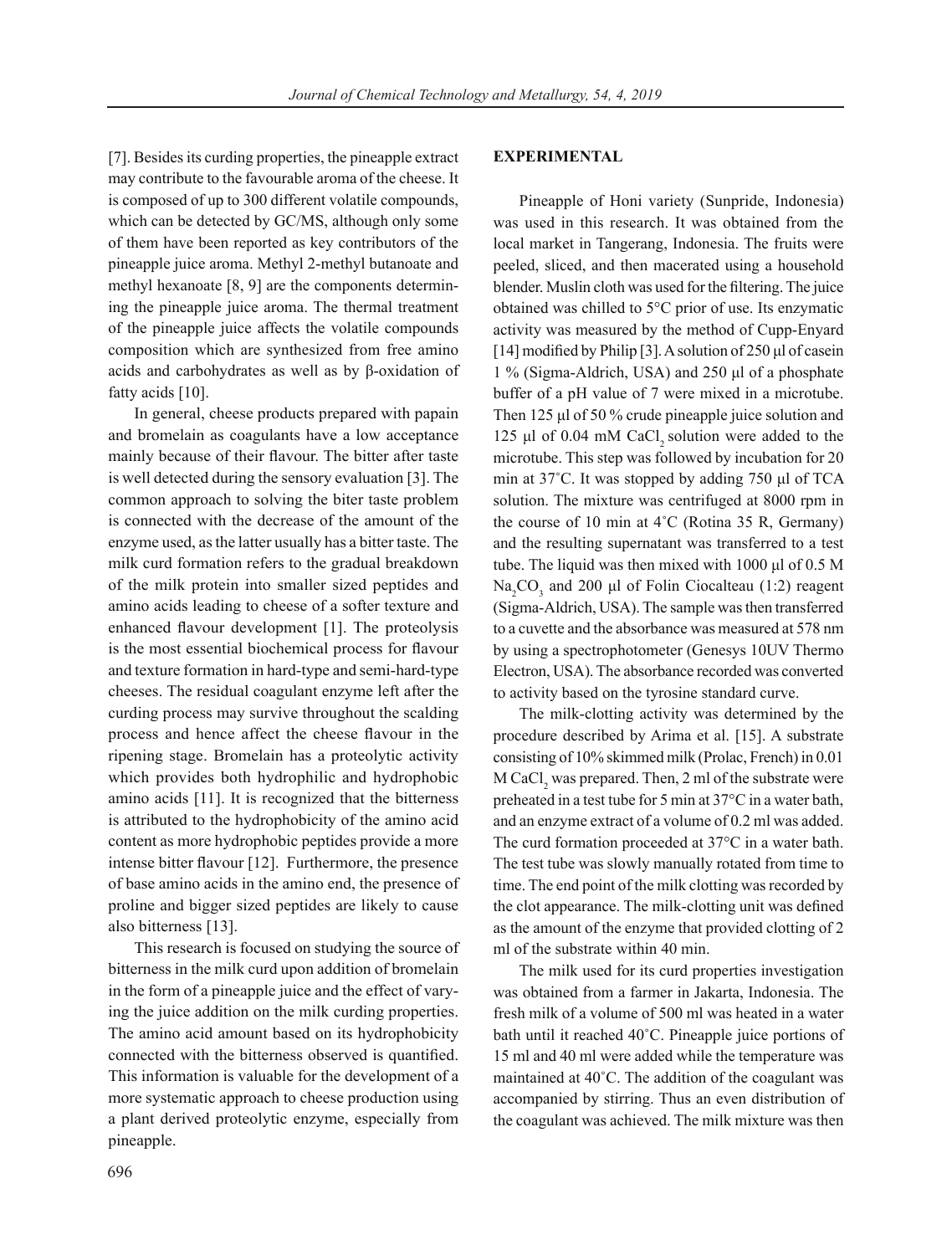| Sample  | Tyrosine released | Enzyme activity   |  |
|---------|-------------------|-------------------|--|
|         | $(\mu mol)$       | (U/ml)            |  |
|         | 1.556             | 1.037             |  |
| в       | 1.536             | 1.024             |  |
| C       | 1.513             | 1.009             |  |
| Average |                   | $1.023 \pm 0.011$ |  |

Table 1. Unit of the enzyme activity of a pineapple juice solution obtained from three different fruits.

put to rest for clotting and curdling. The amino acid was determined using UPLC (ACC Q-Tag Ultra C18 column at a temperature of 49°C, with PDA detector at 260 nm wavelength), by Saraswanti Indo Genetech Lab, Indonesia.

### **RESULTS AND DISCUSSION**

#### **Enzyme activity measurement**

The unit of enzyme activity (U) has to be determined in order to eliminate the inconsistency caused by the different quality of the fruit used. U is defined as the peptide amount released per minute (mol/ min). Although the pineapple used in this research is obtained from an identical source, its proteolytic enzyme activity may differ due to the different storage, the season, or the post-harvest handling. Table 1 shows the results of the enzymatic activity of three different fruits where only about 1.07 % differences are observed among the samples. This result shows that the pineapple enzymatic property is relatively consistent and there is a low variation among the fruits in term of the bromelain content.

The amount of the pineapple juice used for clotting evaluation is 15 ml and 40 ml (15.349 U and 40.930 U, respectively). It is determined on the ground of a previous research [6, 7]. The conversion of the volumetric measure to an enzyme activity unit is important because of the common practice to use the volumetric ratio of a pineapple juice to milk. This finding is providing a measure of standardization in respect to the previous study, although a different variety of a pineapple has been used.

#### **Milk clotting and protease activity**

The milk clotting activity is determined using two different milk curds coagulated after a pineapple juice



Fig. 1. A milk clotting activity of a pineapple juice obtained from three different pineapple fruits.

addition. As illustrated in Fig. 1, the observation is done when the milk clots with a slight yellow liquid appearance indicating the separation of the insoluble from the soluble protein particles. In this case 0.2 ml of a pineapple juice are added to 2 ml of a substrate at 37˚C. Casein is the insoluble protein which forms the milk curd, while whey is the soluble protein alongside with other soluble components of the milk in the yellow liquid.

The results referring to the milk clotting activity of three samples of a pineapple juice are shown in Table 2.

Table 2 shows that the milk clotting activity obtained with three different pineapple fruits amounts to 115.976  $± 13.643$  U/ml.

The ratio of the enzymatic activity and the milk clotting activity can be used to predict the characteristics of the curd produced. An enzyme with a higher ratio of a milk-clotting to a proteolytic activity is more suitable to form a curd of a higher yield and less bitterness during cheese processing, while that with low ratio may develop a lower curd recovery and a weak curd firmness. It can also release bitter peptides that affect the gustatory properties of the final product [16]. The comparison between bromelain and other milk clotting enzymes [17] is illustrated in Table 3. It is evident that bromelain has the lowest ratio. The latter is one of the reasons that most of Indonesian traditional cheese products (e.g. Dangke and Dadiah) are in the form of soft cheese of an observable bitterness. The low ratio indicates also that the cheese product bitterness can be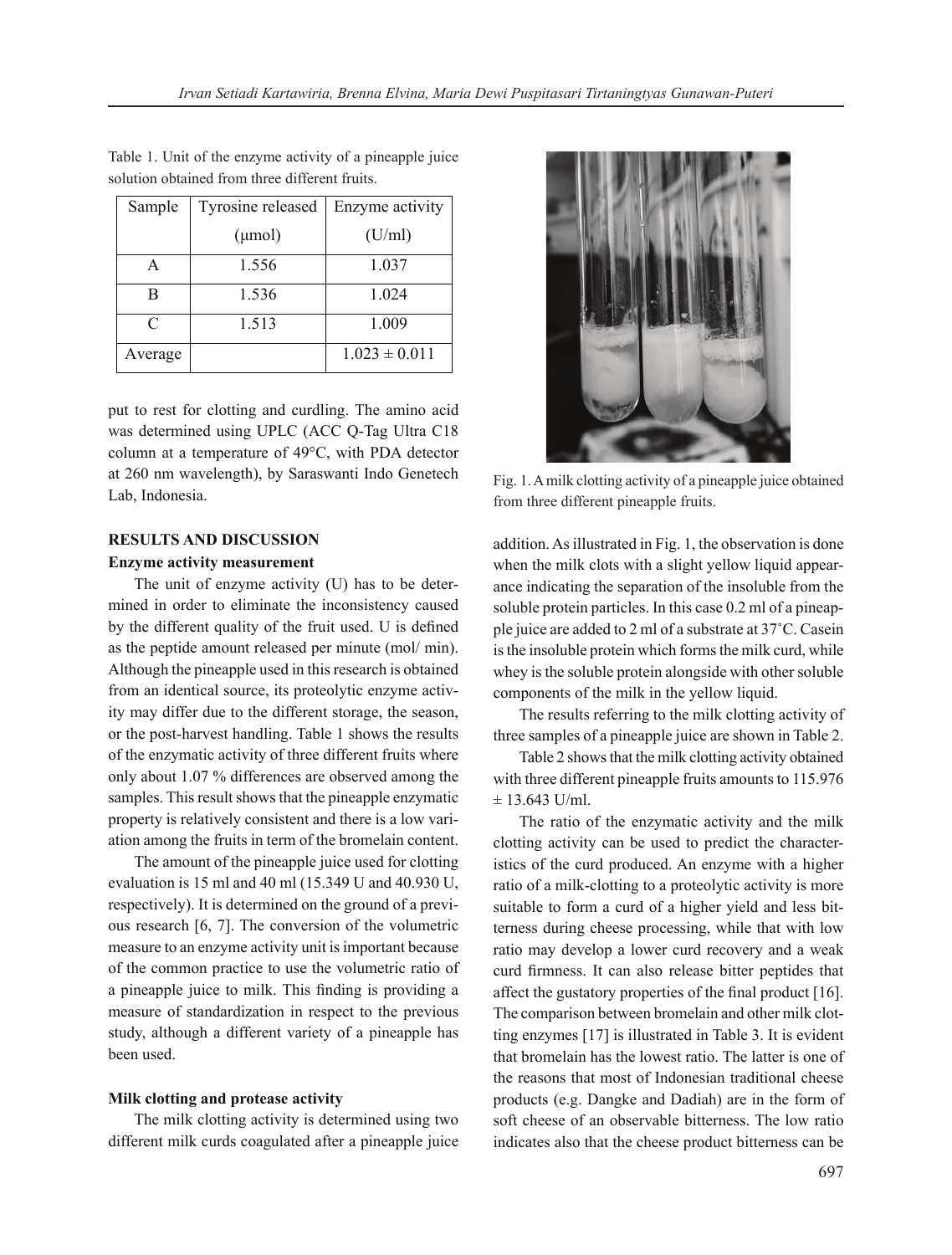Table 2. A milk clotting activity of three different pineapple fruits.

| Sample    | Milk Clotting Time | Milk Clotting Activity |
|-----------|--------------------|------------------------|
|           | (s)                | (U/ml)                 |
|           | 233                | 103.004                |
| в         | 178                | 134.831                |
| $\subset$ | 218                | 110.092                |
| Average   | 209.667            | $115.976 \pm 13.643$   |

attributed to the peptides content, but not merely to the taste of the juice itself.

### **Amino acid profile**

The amino acid profile is determined to evaluate the amount of non-bitter and bitter peptides aiming to confirm the hypothesis that peptides content determines the bitterness of the milk curd. Table 4 shows the analytical results referring to the non-bitter peptides.

Table 4 shows that the total non-bitter amino acids content increases from 18036.03 ppm to 18847.33 ppm with increase of the pineapple juice addition. The statistical analysis (t-test) referring to the milk curd made with 15 ml and 40 ml of a pineapple juice is not significantly different (p-val =  $0.07107 \ge 0.05$ ).

The cysteine amount decreases from 164.23 ppm to less than 161.24 ppm with the pineapple juice addition increase from 15 ml to 40 ml. This phenomenon is suggested to be attributed to pH decrease as the pineapple juice pH is 3.71 [8]. Thus the amino acids are removed from their isoelectric point, which results in their solubility increase. That is why they leave the milk curd alongside with the whey solution.

The bitter peptides analysis is illustrated in Table 5. A high increase of several peptides is observed, although the total increase of the bitter amino acid content in the milk curd made with introduction of 15 ml and 40 ml of a pineapple juice shows no significant difference (p  $= 0.11869 > 0.05$ .

7 bitter amino acids with the exception of lysine and tryptophan are present in a higher amount (ppm) in sample 2 rather than in sample 1. The decrease of lysine and tryptophan amounts in the milk curd made with the introduction of 40 ml of a pineapple juice is due to oxidase and hence will decrease the protein quality of casein. The effect on the Maillard the excessive enzymatic reaction of polyphenol oxidase, which exists naturally in the pineapple fruit. The increased pineapple juice addition results in a higher amount of polyphenol reaction will be similar. Lysine and tryptophan are reported to be drastically decreased because of the effect of polyphenol oxidase. The value (50 %) observed is greater than that of the other amino acids, such as histidine and tyrosine (14 % - 22 %) [18]. The total amino acid content increases from 36546.91 ppm to 38219.58 ppm with increase of the pineapple juice addition from 15 ml to 40 ml, respectively. The amino acid content of the milk curd in sample 1 (15 ml) and sample 2 (40 ml) are proven to be significantly different in view of the the paired t-test. The difference is determined by the p-value of 0.01388 (< 0.05). Therefore, the increase of

Table 3**.** A ratio of the milk clotting activity and the proteolytic activity observed in case of several enzymes and a pineapple juice used as coagulants.

| Enzyme                   | Milk Clotting Activity | Protease Activity | Ratio   |  |
|--------------------------|------------------------|-------------------|---------|--|
|                          | (Unit/ml)              | (unit/ml)         |         |  |
| Rennet                   | 249.6                  | 0.05              | 4992    |  |
| Dubiumin                 | 880                    | 0.35              | 2490    |  |
| Papain                   | 216                    | 0.59              | 367     |  |
| M. oleifera seed extract | 13407.8                | 2.5               | 5279    |  |
| Pineapple juice          | 115.976                | 1.023             | 113.369 |  |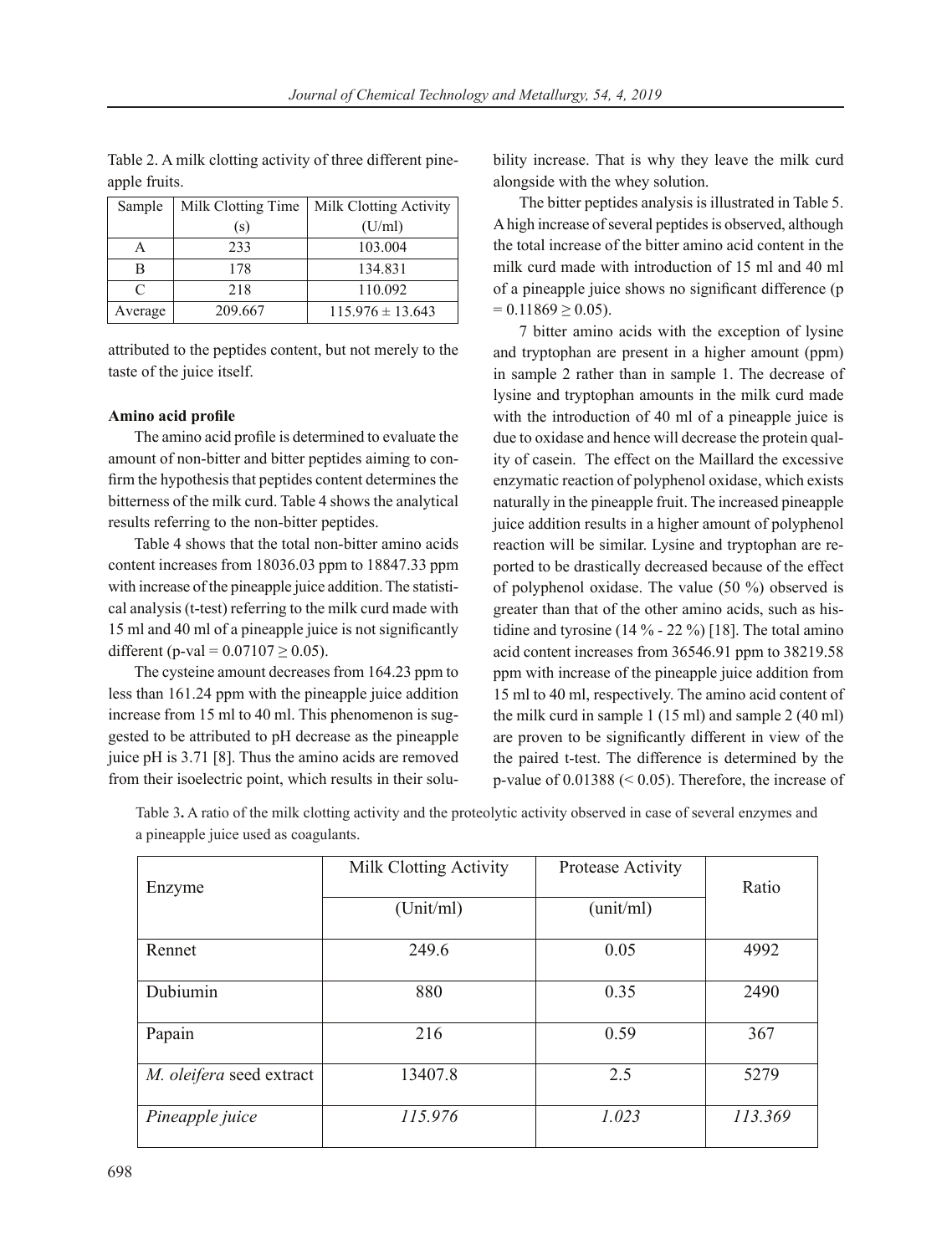| Non-Bitter         | A pineapple juice addition of |          |  |
|--------------------|-------------------------------|----------|--|
| Amino Acids        | 15 ml                         | $40$ ml  |  |
|                    | (ppm)                         | (ppm)    |  |
| Alanine            | 1272.55                       | 1288.77  |  |
| Arginine           | 1214.9                        | 1334.29  |  |
| Aspartic acid      | 2530.42                       | 2625.08  |  |
| Cysteine           | 164.23                        | <161.24  |  |
| Glutamic acid      | 7700.07                       | 8030.05  |  |
| Glycine            | 764.63                        | 803.49   |  |
| Histidine          | 960.29                        | 1089.13  |  |
| Serine             | 1977.41                       | 2111.62  |  |
| Threonine          | 1451.53                       | 1564.9   |  |
|                    |                               |          |  |
| <b>Total amino</b> | 18036.03                      | 18847.33 |  |
| acid content       |                               |          |  |

Table 4**.** A non-bitter amino acid content of a milk curd obtained with the addition of 15 ml and 40 ml of a pineapple juice as a coagulant.

the amino acid content of the milk curd depends on the amount of the pineapple juice introduction to the milk. However, the contents of the bitter and the non-bitter amino acid produced by using any levels of a pineapple juice as a coagulant refer to 50.67  $\% \pm 0.02$  % and 49.33 %  $\pm$  0.02 %, correspondingly. Table 6 shows that the peptides profile of the commercial cheddar cheese [19] made with rennet as a coagulant shows a higher percentage of bitter amino acids presence (52.11 %) than that of non-bitter one (47.89 %). The individual profile may be however explained with the pineapple juice as a source of milk curd bitterness.

The total amino acid content, both of non-bitter and bitter amino acids, is almost doubled in the product obtained with a pineapple juice as coagulant. The nonbitter amino acid content of the milk curd is shown to be richer as histidine is detected, while it is absent in Cheddar cheese. The glutamic acid, amino acid that contributes to the desirable flavour is also found significantly increased in product made with a pineapple Table 5. A bitter amino acid content of a milk curd made with the addition of 15 ml and 40 ml of a pineapple juice addition as a coagulant.

| <b>Bitter Amino</b> | A pineapple juice addition of |          |  |
|---------------------|-------------------------------|----------|--|
| Acids               | 15 ml                         | $40$ ml  |  |
|                     | (ppm)                         | (ppm)    |  |
| Proline             | 3116.19                       | 3321.84  |  |
| Tyrosine            | 1830.94                       | 2039.4   |  |
| Leucine             | 3315.61                       | 3496.23  |  |
| Lysine              | 3475.81                       | 3363.81  |  |
| Valine              | 1954.18                       | 2098.2   |  |
| Isoleucine          | 1595.83                       | 1725.15  |  |
| Phenylalanine       | 1895.37                       | 2178.08  |  |
| Methionine          | 753.19                        | 795.59   |  |
| Tryptophan          | 573.76                        | 353.95   |  |
|                     |                               |          |  |
| Total content       | 18510.88                      | 19372.25 |  |

juice. This profile shows the potential of the milk curd considered in respect to a richer flavour. Furthermore, the presence of non-bitter amino acid can be increased upon subsequent separation and purification. On the other hand, based on the classification of the non-bitter and bitter peptides according to the Q values (an average hydrophobicity of a peptide), the amino acids of a Q value lower than 1300 cal res<sup>-1</sup> are not bitter, while amino acids of a Q value higher than 1400 cal res-1 provide a bitter flavour. Tryptophan and proline are considered the most bitter amino acids [13]. The amount of tryptophan and proline as the most bitter amino acids in the milk curd made with a pineapple juice is very high (573.76 ppm and 3116.190 ppm, respectively, in case of 15 ml of a juice addition). It is worth adding that tryptophan is not detected (0 ppm), while proline is only 286.445 ppm in Cheddar cheese.

This is likely to be the biggest problem in respect to the bitterness of the milk curd made with a using pineapple juice as coagulant.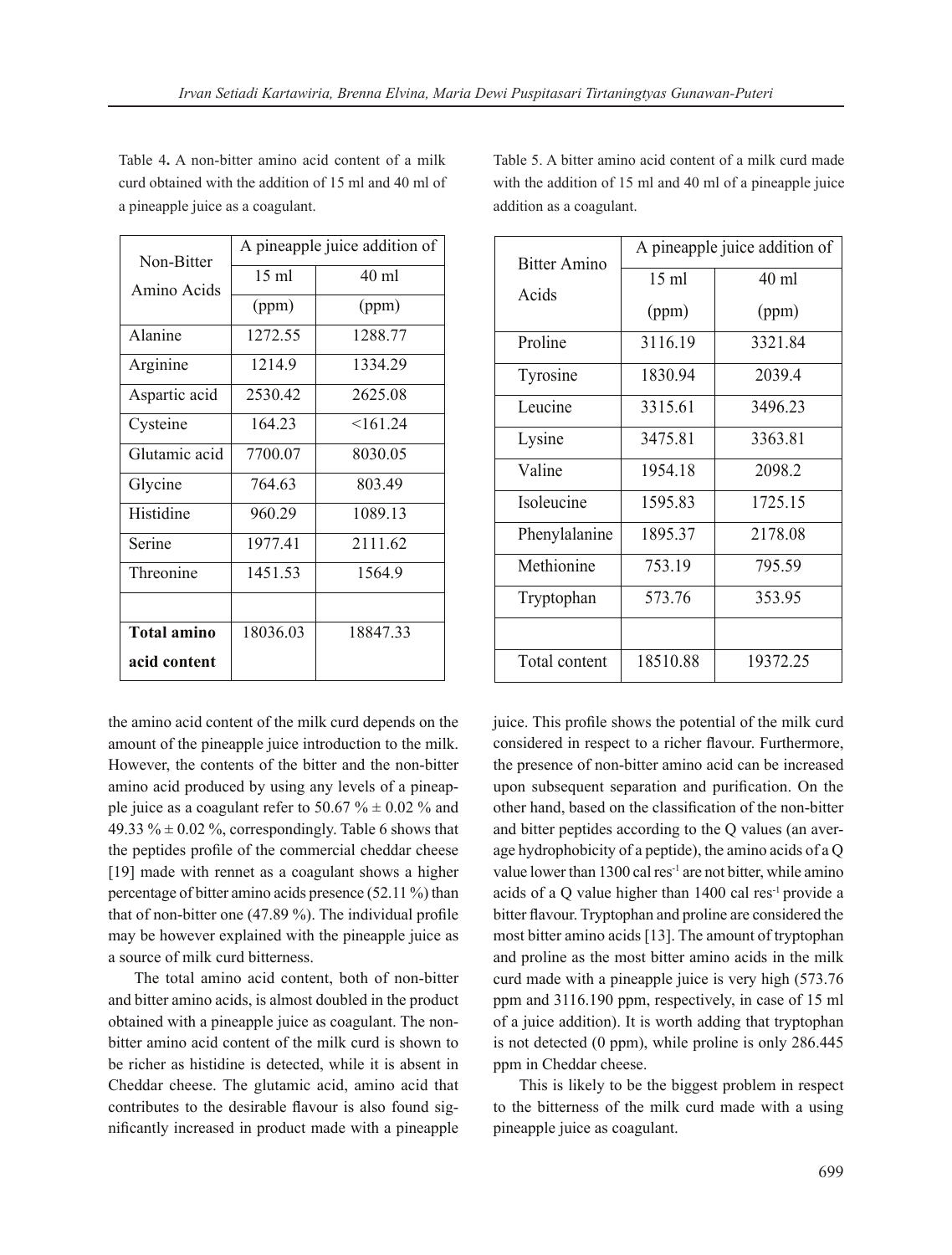| Table 6. An amino acid composition of Cheddar cheese and a milk curd made with 15 ml and 40 ml of a pineapple juice |  |
|---------------------------------------------------------------------------------------------------------------------|--|
| as a coagulant.                                                                                                     |  |

| Amino Acid              | Cheddar cheese | A pineapple juice addition of |               |
|-------------------------|----------------|-------------------------------|---------------|
|                         | (ppm)          | $15$ ml (ppm)                 | $40$ ml (ppm) |
| Bitter amino acid       |                |                               |               |
| Isoleucine              | 404.898        | 1595.830                      | 1725.150      |
| Leucine                 | 2396.590       | 3315.610                      | 3496.230      |
| Lysine                  | 1006.980       | 3475.810                      | 3363.810      |
| Methionine              | 386.745        | 753.190                       | 795.590       |
| Phenylalanine           | 1326.840       | 1895.370                      | 2178.080      |
| Proline                 | 286.445        | 3116.190                      | 3321.840      |
| Tryptophan              | 0.000          | 573.760                       | 353.950       |
| Tyrosine                | 611.625        | 1830.940                      | 2039.400      |
| Valine                  | 938.477        | 1954.180                      | 2098.200      |
|                         |                |                               |               |
| Non-bitter amino acid   |                |                               |               |
| Alanine                 | 286.840        | 1272.550                      | 1288.770      |
| Arginine                | 1001.360       | 1214.900                      | 1334.290      |
| Aspartic acid           | 1328.100       | 2530.420                      | 2625.080      |
| Cysteine                | 38.517         | 164.230                       | <161.240      |
| Glutamic acid           | 2769.520       | 7700.070                      | 8030.050      |
| Glycine                 | 235.980        | 764.630                       | 803.490       |
| Histidine               | 0.000          | 960.290                       | 1089.130      |
| Serine                  | 348.000        | 1977.410                      | 2111.620      |
| Threonine               | 382.158        | 1451.530                      | 1564.900      |
|                         |                |                               |               |
| <b>Total amino acid</b> | 13749.075      | 36546.910                     | 38219.580     |

# **CONCLUSIONS**

A pineapple juice may be used as a coagulant in the milk curding process although the ratio of the proteolytic activity and the milk clotting is low (113.369) in comparison to that in presence of other proteolytic enzymes*.*  The evaluation of the amino acid profile shows that the source of the bitterness refers not only to the ratio of bitter and non-bitter peptides, but predominantly to the bitter amino acids concentration. Tryptophan and proline known for their greatest contribution to the bitter flavour are found in high amounts (573.76 ppm and 3116.190 ppm, respectively, in case of 15 ml of a juice addition). The total amino acid content of the milk curd made with a pineapple juice is higher than that in presence of rennet. This fact indicates that the fruit juice studied can be explored as a specific source of amino acids.

## **REFERENCES**

- 1. P.F. Fox, T.P. Guinee, T.M. Cogan, P.L.H. Mc-Sweeney, Fundamentals of cheese science, Springer US, 2016.
- 2. W. Hatta, M.B. Sudarwanto, I. Sudirman, R. Malaka, Survey on the potency of cow milk Dangke as an alternative to buffalo milk Dangke in Enrekang South Sulawesi, JITP, 3, 1, 2013, 40-46.
- 3. A.J. Philip, I.S. Kartawiria, A.M. Marpaung, Pengembangan produk keju keras tradisional menggunakan ekstrak kasar nanas sebagai koagulan, in